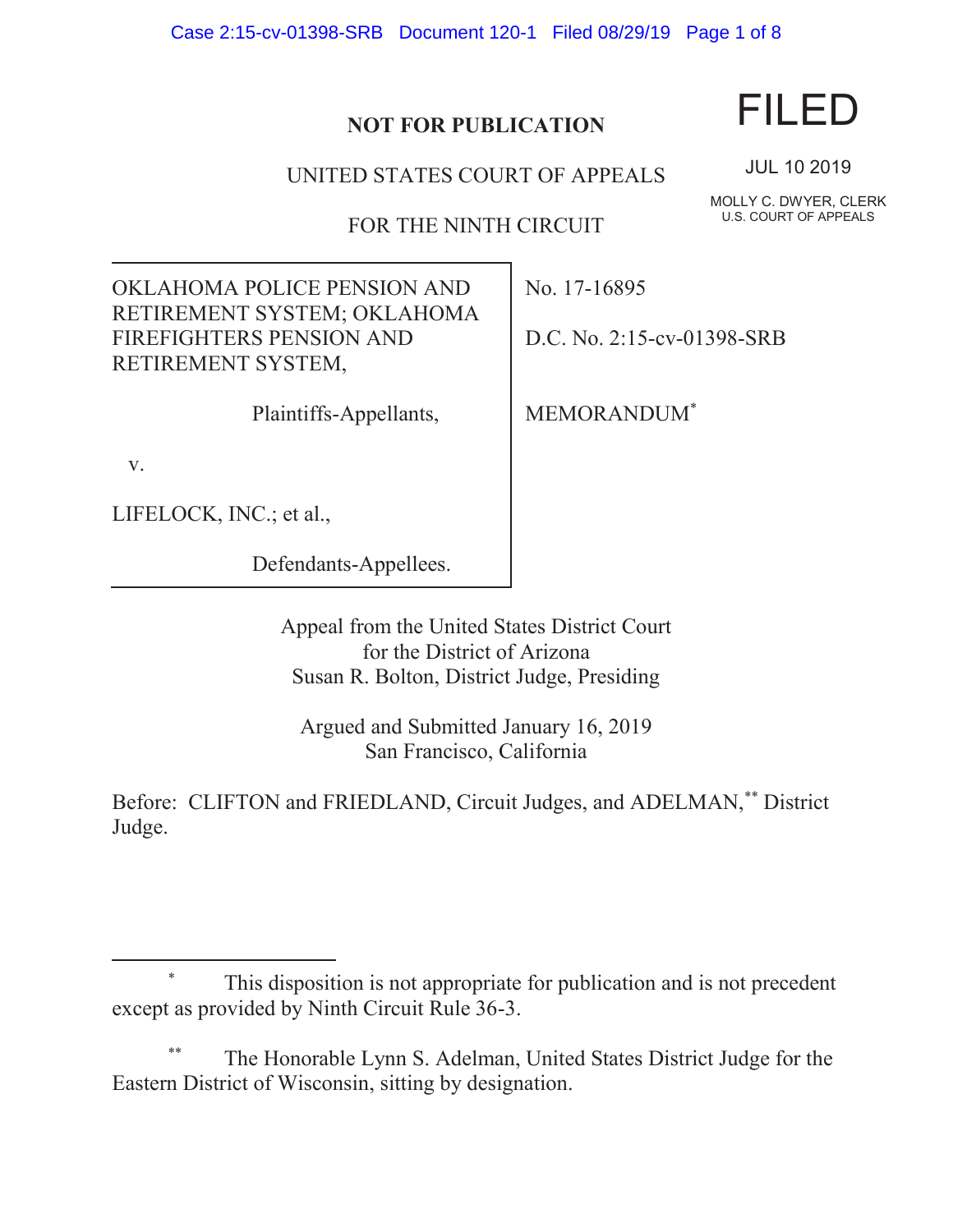Plaintiff-Appellants Oklahoma Police Pension and Retirement System and Oklahoma Firefighters Pension and Retirement System (collectively, the "Oklahoma Funds") appeal the district court's dismissal of their securities fraud claims.<sup>1</sup> The district court held that the Oklahoma Funds' allegations did not satisfy the Private Securities Litigation Reform Act ("PSLRA"), 15 U.S.C. § 78u-4, because they did not raise a strong inference that Defendants-Appellees Todd Davis, Chris Power, Hilary Schneider and LifeLock, Inc., acted with scienter. We affirm in part, reverse in part, and remand.

**1.** The Oklahoma Funds adequately alleged falsity. "[O]nce defendants choose to tout positive information to the market, they are bound to do so in a manner that wouldn't mislead investors, including disclosing adverse information that cuts against the positive information." *Khoja v. Orexigen Therapeutics, Inc.*, 899 F.3d 988, 1009 (9th Cir. 2018) (quotation marks and brackets omitted). In other words, companies mislead investors when they tout their products' capabilities but fail to disclose significant flaws that undercut those capabilities. *See id*. at 1010.

<sup>&</sup>lt;u>1</u> <sup>1</sup> The Oklahoma Funds alleged that Defendants violated Section  $10(b)$  of the Securities Exchange Act of 1934, 15 U.S.C. § 78j(b), and SEC Rule 10b-5, 17 C.F.R. § 240.10b-5. They also alleged control person claims under Section 20(a) of the Exchange Act, 15 U.S.C. § 78t(a).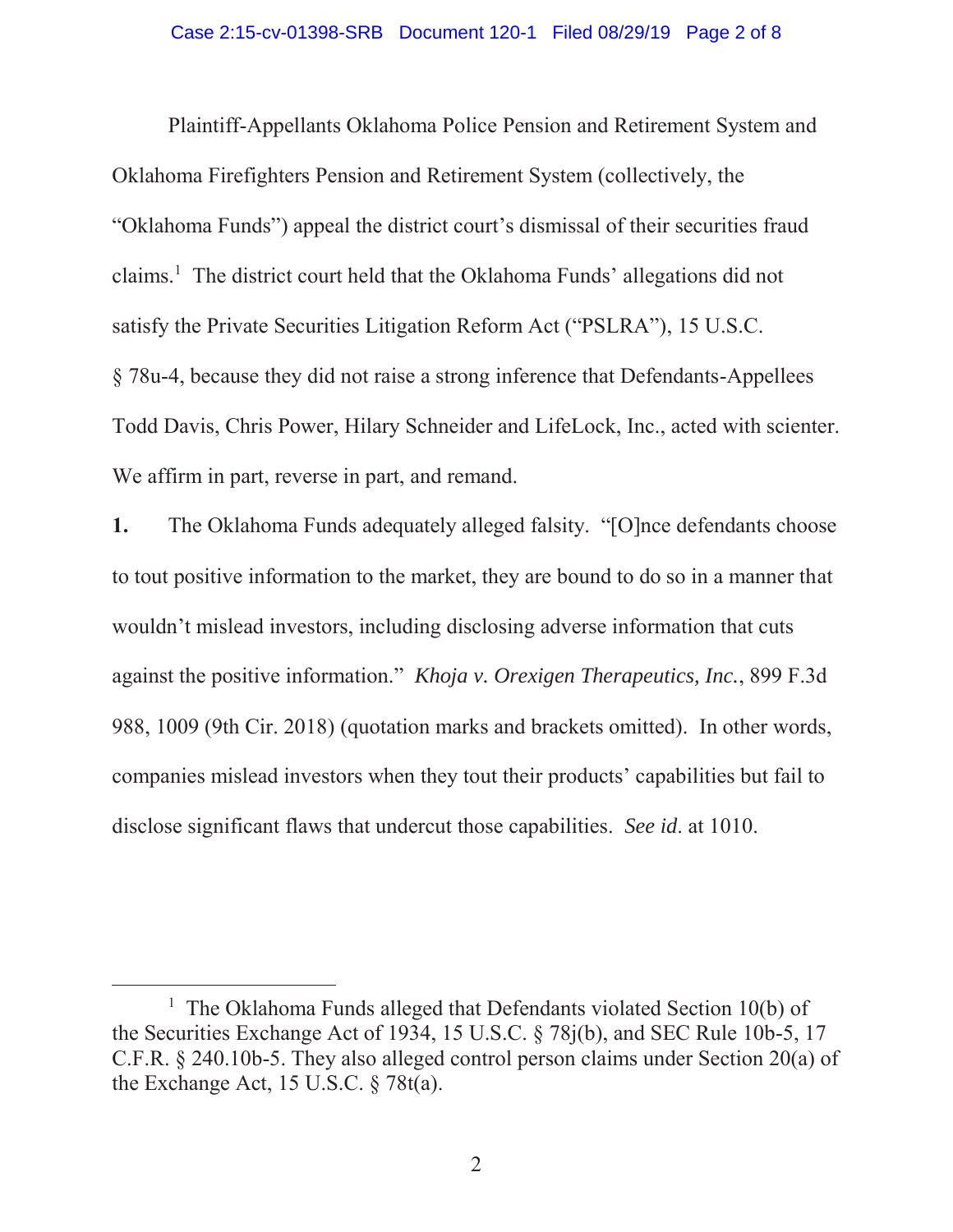During the class period, LifeLock repeatedly touted the "real-time" nature of its identity theft alerts.<sup>2</sup> According to the complaint, however, more than 70% of a particular type of alert (the "Credit Check Alerts") were "stale"—they were sent more than one week late. The complaint also alleged that the Credit Check Alerts were important, because consumers of LifeLock's premium "Ultimate Plus" service valued receiving the Credit Check Alerts in real time.<sup>3</sup> LifeLock's positive statements about its "real-time" alerts therefore concealed a significant flaw affecting LifeLock's identity theft products. Thus, the Oklahoma Funds successfully alleged that LifeLock misled investors.

 LifeLock contends that the warnings included in the "Risk Factors" sections of its SEC filings "undercut any claim that investors were deceived."

 $\frac{1}{2}$ <sup>2</sup> LifeLock's quarterly report issued on July 31, 2014 offered "proactive, near real-time, actionable alerts," and Schneider and Davis made statements at the Merrill Lynch Conference on June 3, 2015, promising immediate credit alerts following significant purchases.We hold that those statements, as well as additional statements in between touting "real-time" identity theft alerts, were sufficient to allege violations of Section 10(b) from July 31, 2014 to July 21, 2015. Davis's alleged statement on the July 30, 2014 earnings call offering "data breach notifications that will keep members up to date on significant breaches," however, is not sufficiently misleading. Nor is Davis's statement that the Ultimate Plus package was the "most comprehensive product on the market." As LifeLock points out, nothing in the complaint demonstrates that Ultimate Plus was *not* the most comprehensive identity protection product on the market.

<sup>&</sup>lt;sup>3</sup> Our discussion relies on the allegations in the complaint. Because these allegations were plausible and pled with particularity, *see* 15 U.S.C. § 78u-4(b)(1), we assume they are true for the purposes of deciding LifeLock's motion to dismiss. *City of Dearborn Heights Act 345 Police & Fire Ret. Sys. v. Align Tech., Inc.*, 856 F.3d 605, 612 (9th Cir. 2017).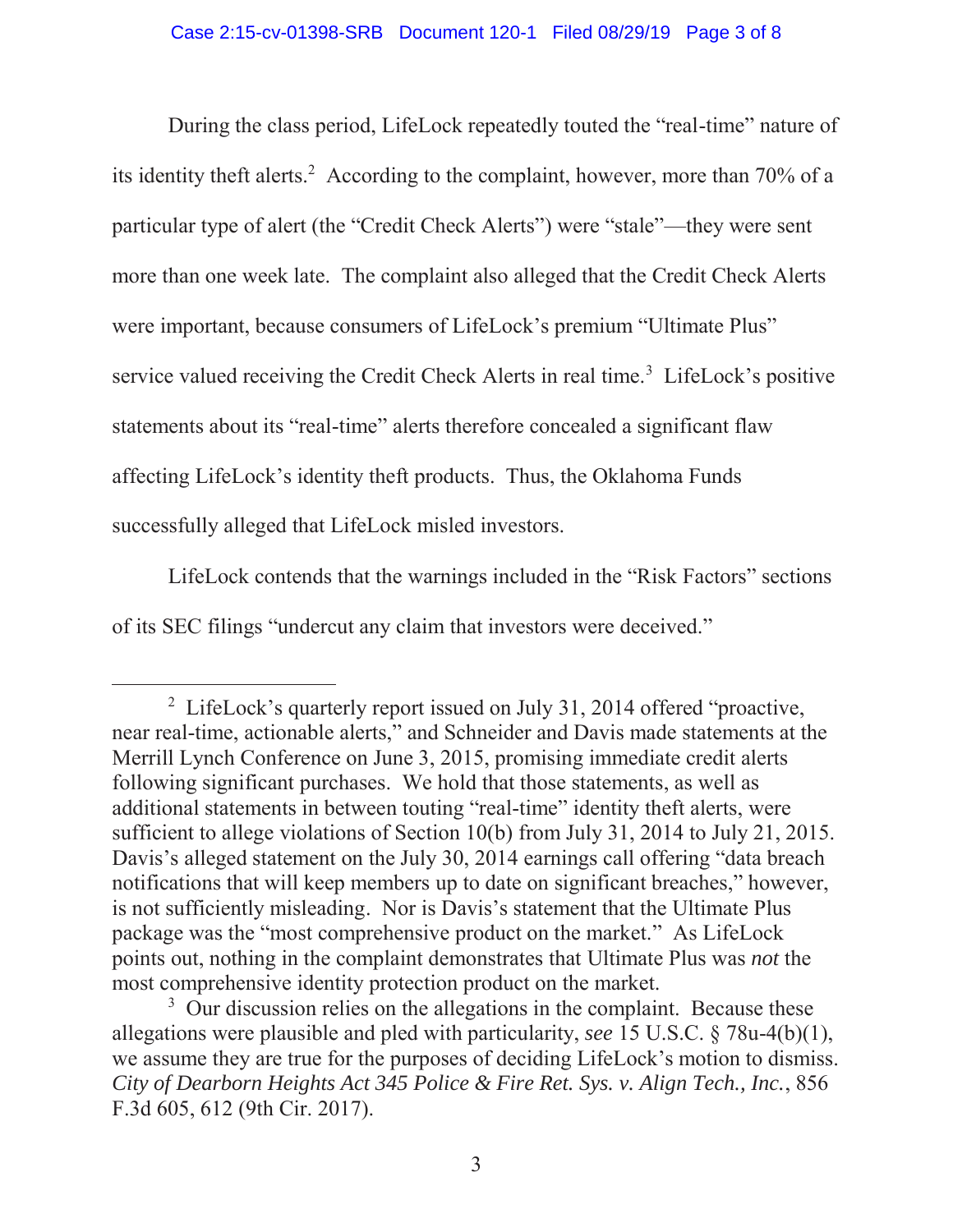## Case 2:15-cv-01398-SRB Document 120-1 Filed 08/29/19 Page 4 of 8

We disagree. Those disclosures did not "counterbalance [the] misleading impression created by [the initial misrepresentations]." *Provenz v. Miller*, 102 F.3d 1478, 1492-93 (9th Cir. 1996) (quotation marks omitted). LifeLock's risk disclosures only discussed the possibility of future problems. They did not warn investors that any of the Credit Check Alerts were stale, let alone close to 70% of them. Consequently, they did not negate LifeLock's earlier misstatements. *See Berson v. Applied Signal Tech., Inc.*, 527 F.3d 982, 987 (9th Cir. 2008) ("But learning that stop-work orders *might* be issued is quite different from knowing they were in fact issued. One indicates a risk, the other a certainty. It goes without saying that investors would treat the two differently.").<sup>4</sup>

**2.** The Oklahoma Funds also adequately alleged that Schneider, Davis, and LifeLock intentionally or recklessly deceived investors. Under the PSLRA, a complaint must "state with particularity facts giving rise to a strong inference that [each] defendant acted with [scienter]." 15 U.S.C.  $\S$  78u-4(b)(2)(A). An inference is "strong" if a "reasonable person would deem the inference of scienter cogent and at least as compelling as any opposing inference one could draw from the facts

 $\overline{4}$  LifeLock, citing *Santa Fe Industries, Inc. v. Green*, also maintains that its statements were not false because "neither mismanagement nor non-disclosure thereof constitutes securities fraud." In *Santa Fe*, the Supreme Court held that Section 10(b) did not regulate *internal* corporate mismanagement. 430 U.S. 462, 474-79 (1977). The defendants in that case did not make any misleading statements. *Id.* at 474, 476. *Santa Fe* does not protect defendants who mismanage their company and lie to investors about that mismanagement.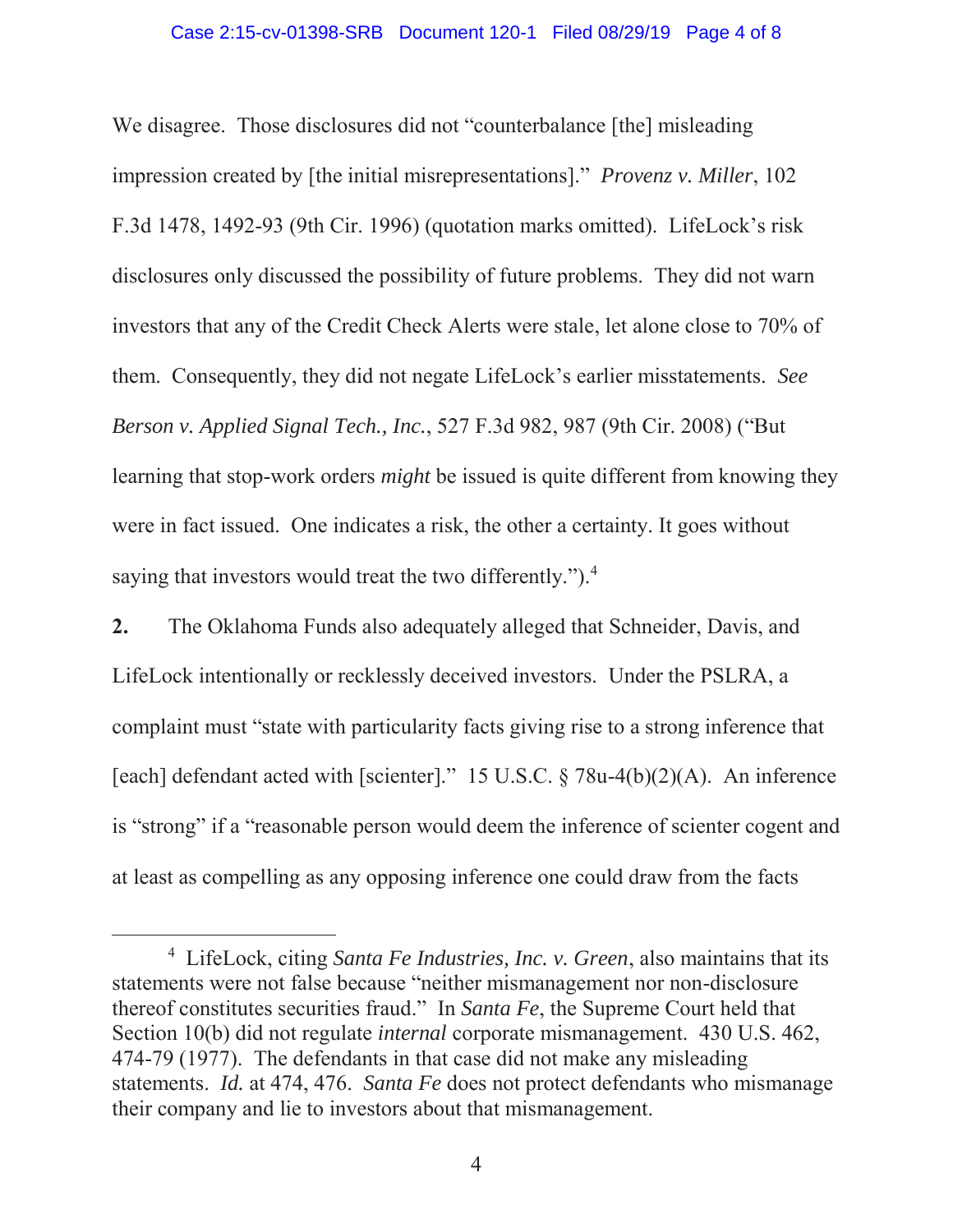alleged." *Tellabs, Inc. v. Makor Issues & Rights, Ltd.*, 551 U.S. 308, 324 (2007). That analysis is "inherently comparative." *Id.* at 323. Courts must "consider plausible, nonculpable explanations for the defendant's conduct, as well as inferences favoring the plaintiff," and then determine which inference is more compelling. *Id.* at 324-26. After considering the allegations in the complaint holistically, *see id.* at 326, we conclude that the inference that Schneider and Davis intentionally or recklessly deceived investors is as least as compelling as any nonculpable inference.

 The complaint alleged that (1) the stale Credit Check Alerts were a widespread problem affecting one of LifeLock's most important business lines; (2) LifeLock entered into a consent decree with the FTC in 2010 that required it to cease exaggerating the capabilities of its identity theft products; (3) in July 2013 and March 2014, former employees filed complaints alleging that LifeLock was throttling alerts to certain classes of customers; (4) Schneider received reports that contained detailed statistics about stale alerts;<sup>5</sup> and (5) Schneider admitted that she

 $rac{1}{5}$ <sup>5</sup> LifeLock argues that we should disregard this allegation because it is based on a statement that Rob Ryan, LifeLock's Vice President of Member Services, allegedly made to CW 5, a confidential witness. "But the fact that a confidential witness reports hearsay does not automatically disqualify his statement from consideration in the scienter calculus. Instead, we examine a confidential witness's hearsay report to determine if it is sufficiently reliable, plausible, or coherent." *Lloyd v. CVB Fin. Corp.*, 811 F.3d 1200, 1208 (9th Cir. 2016) (quotation marks and citations omitted). We credit the allegations attributed to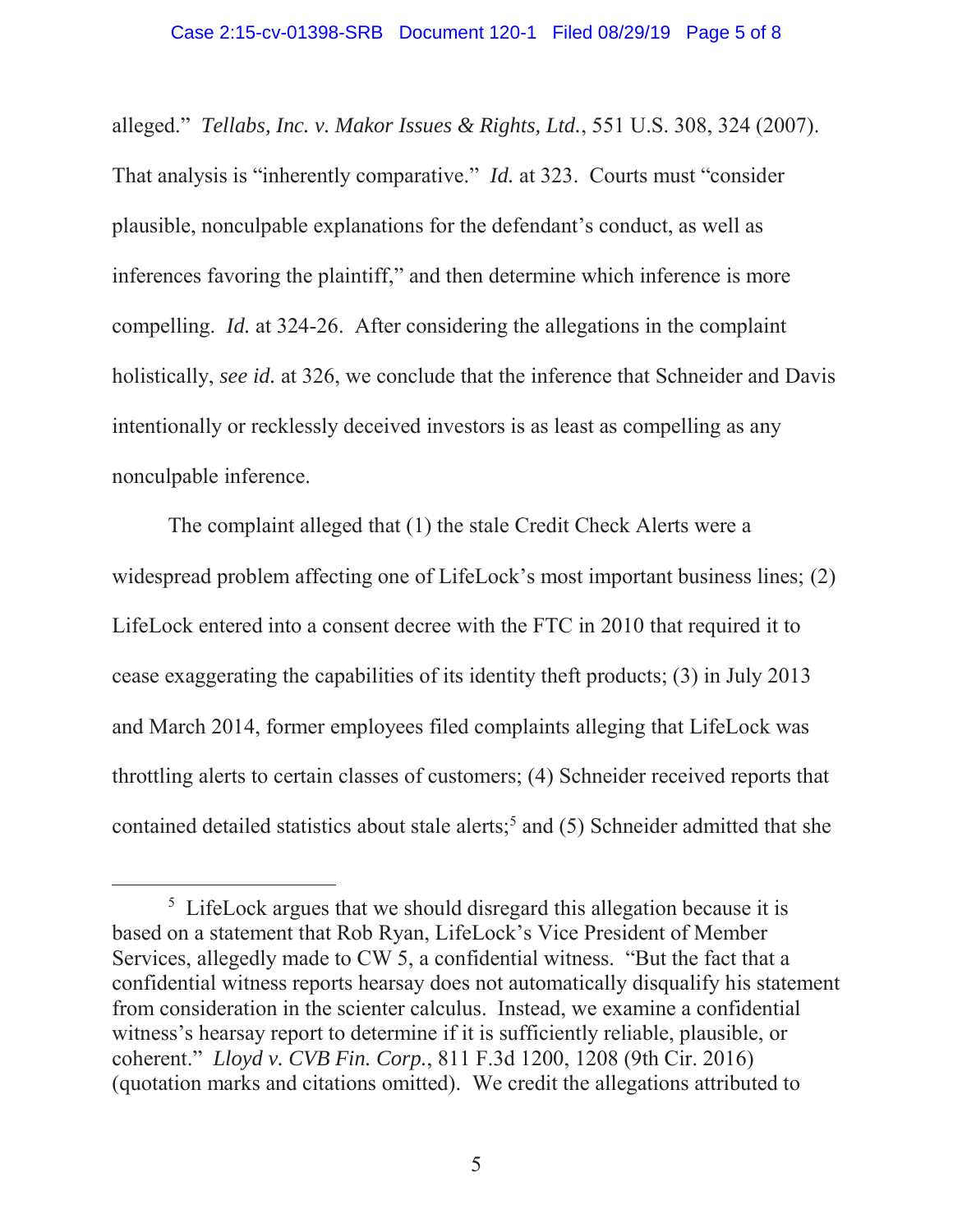## Case 2:15-cv-01398-SRB Document 120-1 Filed 08/29/19 Page 6 of 8

was working to fix the stale alert problem. Taken together, those allegations undercut the only plausible nonculpable explanation for Schneider's conduct—that she did not discover the full extent of the problems affecting the Credit Check Alerts—because they suggest that Schneider both paid attention to the stale alerts and received detailed information about them. We therefore conclude that the inference that Schneider intentionally or recklessly misled investors is at least as compelling as any competing inference. The Oklahoma Funds' allegations against Schneider satisfy the PSLRA.

 As to Davis, the Oklahoma Funds alleged that he discussed LifeLock's ability to send real-time alerts extensively in his public statements, and that Schneider and Davis worked together to promote LifeLock's identity protection products. Those allegations support the inference that once Schneider discovered that 70% of the Credit Check Alerts were stale, she shared that fact with Davis. That being said, the Oklahoma Funds have alleged that Schneider received the reports with detailed statistics on stale alerts "as early as November 2014," so that fact cannot support a strong inference of Davis's scienter for the period of July 31,

 $\overline{a}$ 

CW 5 because they form a plausible and coherent narrative and because CW 5 was "in a position to be personally knowledgeable" that Ryan met with Schneider and discussed the reports on stale alerts that CW 5 had compiled. *Zucco Partners, LLC v. Digimarc Corp.*, 552 F.3d 981, 996 (9th Cir. 2009).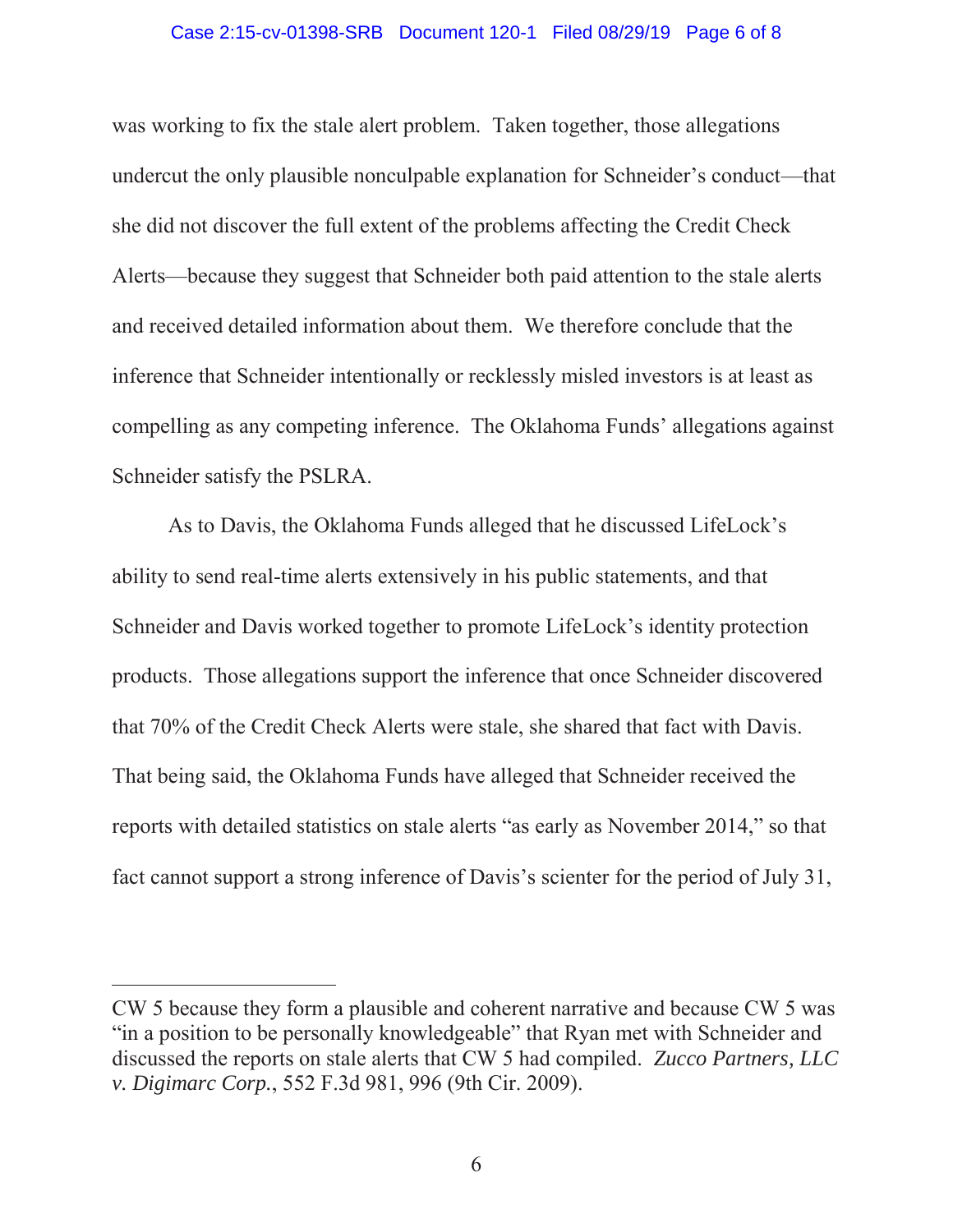2014 to early November.<sup>6</sup> Nevertheless, given Davis's position as CEO, his involvement with the promotion of LifeLock's identity theft products, the 2010 consent decree with the FTC concerning LifeLock's misrepresentations of its alertbased products, the complaints filed by former employees identifying problems with LifeLock's real-time alerts, and the overall importance of real-time Credit Check Alerts to LifeLock's business model, we hold that the inference that Davis recklessly failed to discover that a high percentage of Credit Check Alerts were stale even before Schneider definitively started receiving detailed reports in November 2014 is at least as compelling as any competing inference.

Consequently, the Oklahoma Funds' allegations against Davis also satisfy the PSLRA.

 The allegations against Power are different. There are no allegations connecting Power to the stale Credit Check Alerts directly.7 As a result, the Oklahoma Funds' allegations against Power are insufficient. We therefore affirm the dismissal of the Oklahoma Funds' Section 10(b) claims against Power.

 <sup>6</sup> <sup>6</sup> This does not affect our analysis of Schneider's scienter, because Schneider did not make any allegedly misleading statements until after November 2014.

<sup>&</sup>lt;sup>7</sup> The Oklahoma Funds argue that Power's resignation contributes to a strong inference of scienter. But resignations that occur shortly after a company announces bad news do not suggest that an executive intentionally deceived investors unless the plaintiff "plead[s] facts refuting the reasonable assumption that the resignation occurred as a result of [the bad news] itself." *Zucco Partners*,552 F.3d at 1002. The Oklahoma Funds failed to plead such facts here.